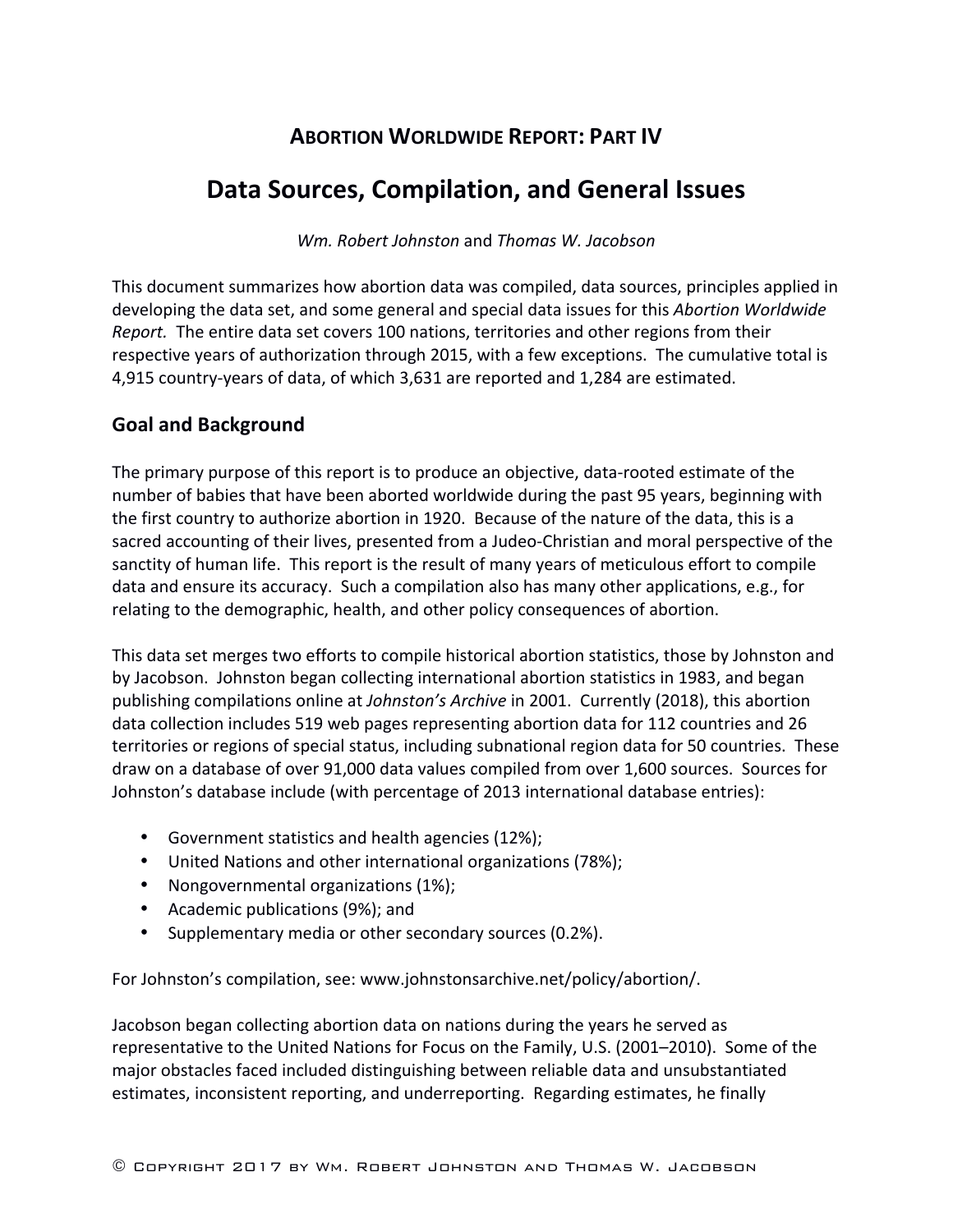concluded that any estimates not anchored to actual reported abortions were not trustworthy. In the international studies, reports, and literature on abortion, there is a preponderance of estimates, but too often no actual reported data cited to enable verification of those figures. Thus, the data in Jacobson's database are primarily from 3 sources: (1) United Nations and its agencies (which gather data from governments); (2) national and regional governments; and (3) Johnston's compilation. Upon his departure, Focus on the Family entrusted the project to him.

#### Data Sources and Compilation for *Abortion Worldwide Report*

Data sources were categorized as preferred, acceptable, or unacceptable. The goal was to develop, for each nation, time series of abortions that are grounded in objective reported data. Therefore, a **restrictive approach** was adopted in which officially-reported figures were preferred, and where estimates (either published or by the authors) were only accepted if they were well-constrained with limited uncertainties resulting from assumptions, even if that resulted in incomplete figures. Estimates based on sampling of a small fraction of a country's population and/or nonempirical assumptions were viewed as unacceptable and were consequently rejected.

The data are primarily from reported numbers of abortions (3,631 country-years of data). To provide complete data sets for each country, missing data years were supplemented with estimates deemed reliable (1,284 country-years). The authors developed these estimates using the methodologies described in the next brief ("Methodologies for Estimating Missing Data"), with the exception of a small number of estimates from government or academic sources.

Preferred data are those from official sources. Most (but not all) jurisdictions with legal abortion gather statistics on abortions. These are typically reported by government statistics agencies and/or health agencies. The data may be published directly, although in some cases it is only available through secondary sources. At least 57 countries and 13 territories directly publish abortion statistics or have in the past. Links to such sources are available online and may be found at *Johnston's Archive* (Johnston, "Abortion Statistics").<sup>1</sup>

Of the reported data published in this report, 27.0% is from official governmental sources. This includes cases where data is merged from multiple reporting regions within a country when national-level figures are not necessarily reported, but the respective regions do report statistics (cases include Australia, Bosnia and Herzegovina, Mexico, the United Kingdom, and the United States).

The primary intergovernmental organization source of abortion statistics is the UN, including the demographic division, World Health Organization (WHO), and other subsidiary agencies. The UN and its agencies systematically collect data information directly from national governments and other sources, though reporting is voluntary and very nonuniform. UNcompiled data is published in multiple venues,<sup>2</sup> and includes some data not directly published by the respective countries. UN sources account for 38.0% of the reported data in this report.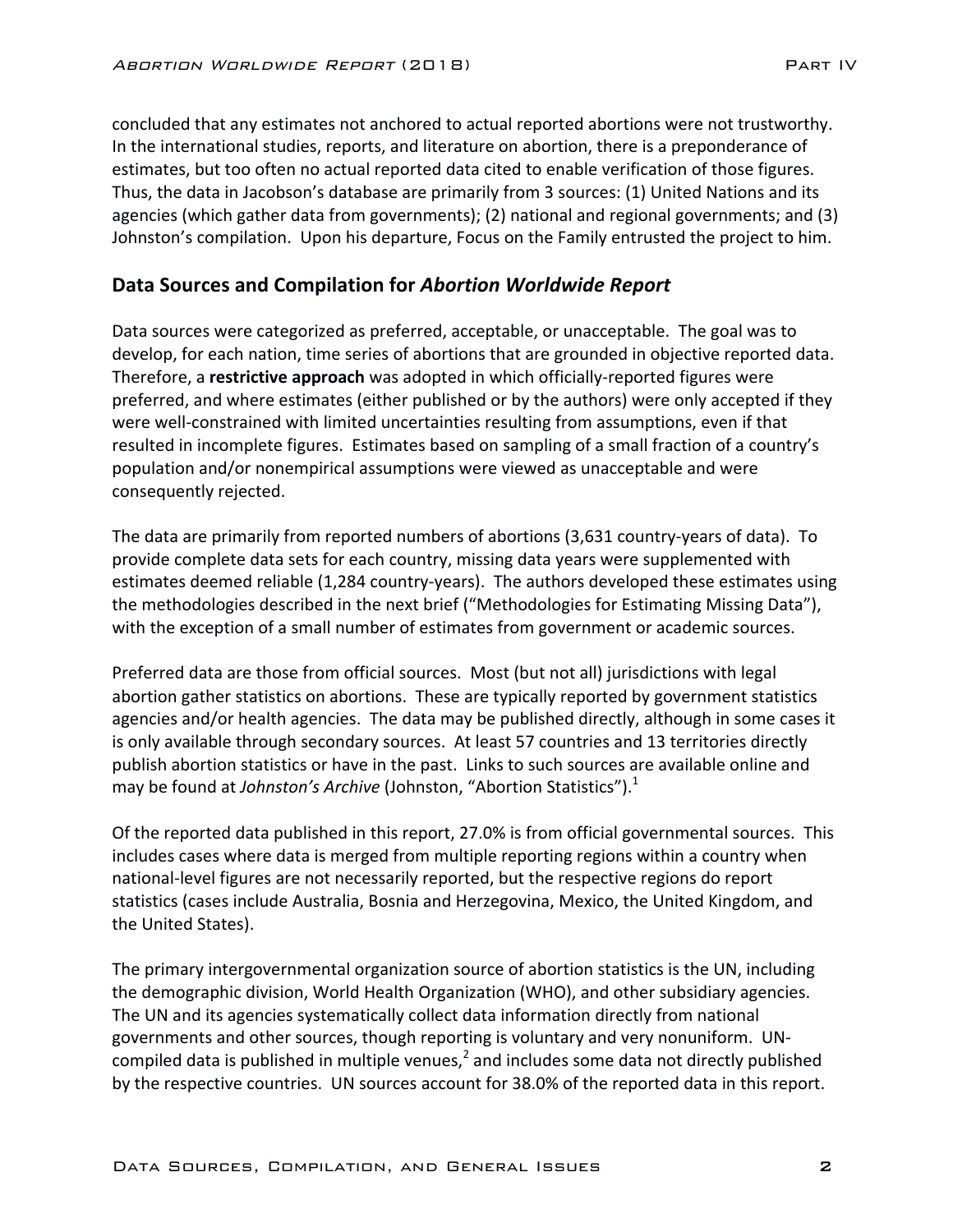Other intergovernmental organizations that have compiled and published abortion statistics for member countries include the Council of Europe, the European Union, $3$  the Pan American Health Organization,<sup>4</sup> and the World Bank.<sup>5</sup> These organizations account for 8.9% of reported data in this report.

Where official or intergovernmental organization data are not available, data was obtained from peer-reviewed academic publications. In many cases, official government statistics are not widely available apart from publication in secondary academic sources. This is often the case for historical data, either more than a few decades old and/or from governments that no longer exist following the collapse of Soviet communism. Where actual data are reported (as opposed to estimates), these figures were adopted unless there was information to the contrary. A number of such sources are themselves significant compilations.<sup>6</sup> Such sources account for 23.3% of reported figures in this report.

Other possible sources of abortion statistics are organizations that monitor abortion numbers because of their advocacy positions on this issue. The primary nongovernmental organization source of abortion statistics is the Guttmacher Institute (GI). This organization, and related groups such as Planned Parenthood, advocate wider access to and utilization of abortion. Some data products from GI are reliable by virtue of their direct access to abortion providers and the greater willingness of providers to share data with them, as is the case within the United States. For some countries, pro-life organizations serve as sources of otherwise unpublished official statistics. Such cases include situations in which government data are compiled but not published, and pro-life organizations obtain data through freedom of information requests and publish the data. Advocacy organizations account for 1.7% of reported figures in this report.

In some cases, abortion numbers are reported in the news media. Typically these are news reports covering officially reported abortion statistics that are not directly published by the relevant government agency. These reports account for 1.1% of reported figures in this report.

Peer-reviewed publications on abortion statistics are dominated by authors who have a perspective approving or urging greater abortion access and utilization. The majority of articles and studies in these publications do not include actual reported data. The family planning and medical literature contain estimates and conclusions that are often not adequately justified with actual reported data or examples. For an analysis of many of the problems with these estimates, see Antkowiak and O'Bannon ("World Abortion Estimates"), $^7$  who analyzed the deficiencies in GI published estimates. This particularly affects studies based on surveys of limited scope in sample size, geographic coverage, or socioeconomic representativeness, which are then extrapolated to national figures based on one or more assumptions. When these estimates are combined to produce global estimates, they are equally invalid, and these are addressed in part VII. Such estimates are not used in this report.

The report does have completeness issues in some cases, but its conservative approach yields results that are justifiably accurate, and are unlikely to be overestimates.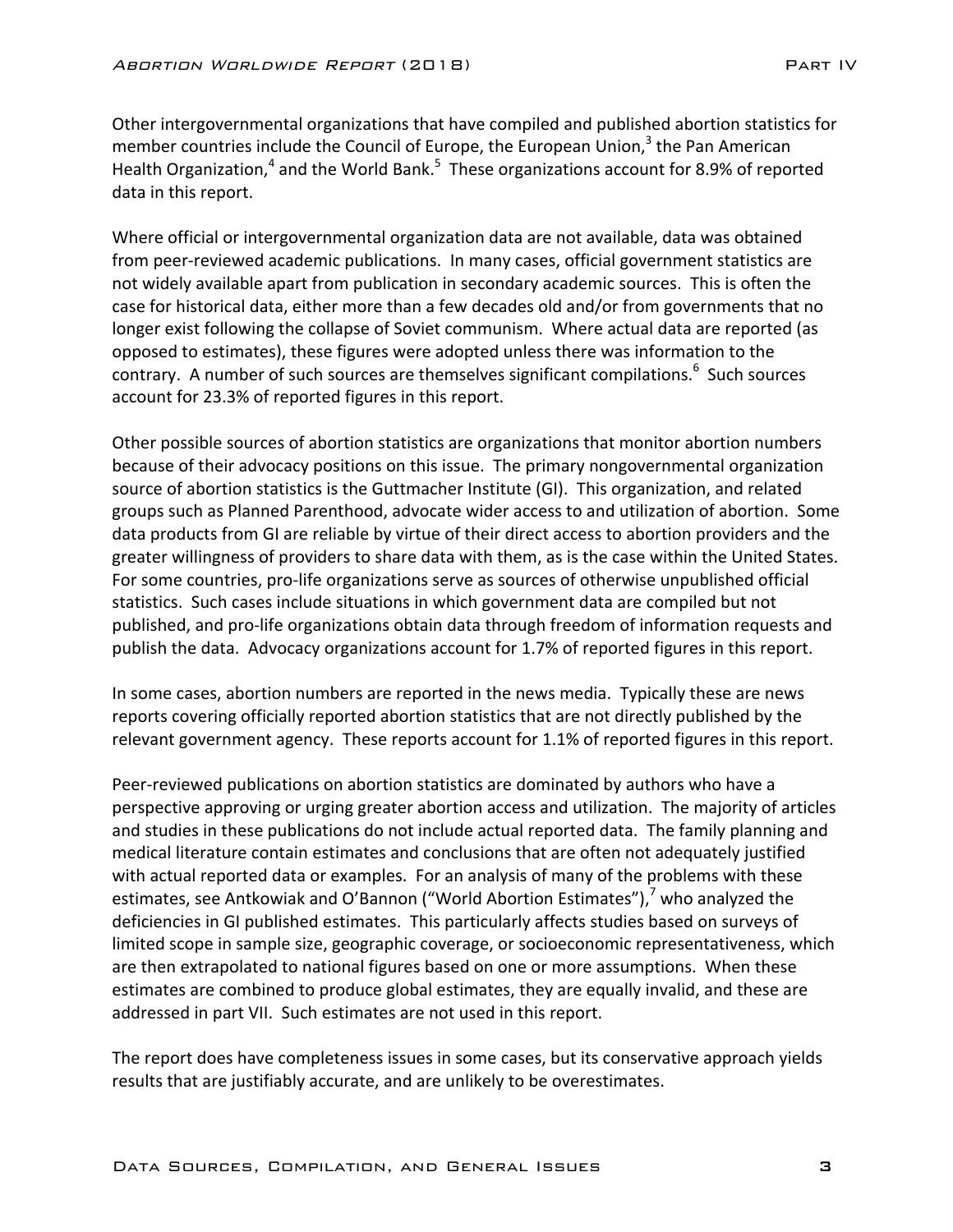Are there some abortions not captured by the official statistics? Yes, this is definitely true to different degrees in different countries. It may be more of an issue in recent vears with the promotion and proliferation of readily available chemical abortifacients. Some of those are not tracked or reported. Yet, in the absence of hard data showing otherwise, this alone does not justify subjective guesses about additional or clandestine abortions.

## **Additional Compilation Methods and General Issues**

Data by Country of Occurrence: To maximize data completeness and reliability, reported data was compiled by country/region of occurrence, that is, where the abortion occurred. Most jurisdictions do not report (and often do not even collect) data by residency of the women obtaining abortions. Consequently any compilation by residency would suffer from incomplete reporting, inconsistent both in time and from country to country. For a few cases, abortion figures by country/region of residency are provided, where a majority of known abortions are obtained abroad: This is the case for Ireland, Malta, Isle of Man, Guernsey, and Jersey.

Variance in Reported Data: For the same region and year, there are often differences in reported abortions between the above official or UN sources, even between different publications by the same source. These discrepancies were resolved by:

- Selecting the most recent published number, as updated;
- Identifying cases of likely typographical errors;
- Removing spontaneous miscarriage data where known;
- Preferring figures for all abortion occurrences regardless of residency;
- Sorting out differences in geographic reporting;
- Sorting out differences in coverage of types of abortion providers (e.g., hospitals versus private facilities); or
- Reconciling different reporting periods (e.g., by fiscal year or incomplete year).

In cases where the nature of the disagreement cannot be resolved, the higher value was adopted under the assumption that it represents the most complete reporting. An example is where different agencies report abortions for the same country, typically with overlapping coverage but one being more complete than the other.

Miscarriages: Regarding inclusion of miscarriages, table 1 identifies countries where this is a known or possible issue.

Table 1

Whether Miscarriages are Excluded from Abortion Statistics, by Country/Territory

| Abortion figures are for<br>induced abortions only? | <b>Countries or territories</b>                                        |
|-----------------------------------------------------|------------------------------------------------------------------------|
| "Yes" for recent years;                             | Albania, Bosnia and Herzegovina, Croatia, Estonia, Kosovo, Kyrgyzstan, |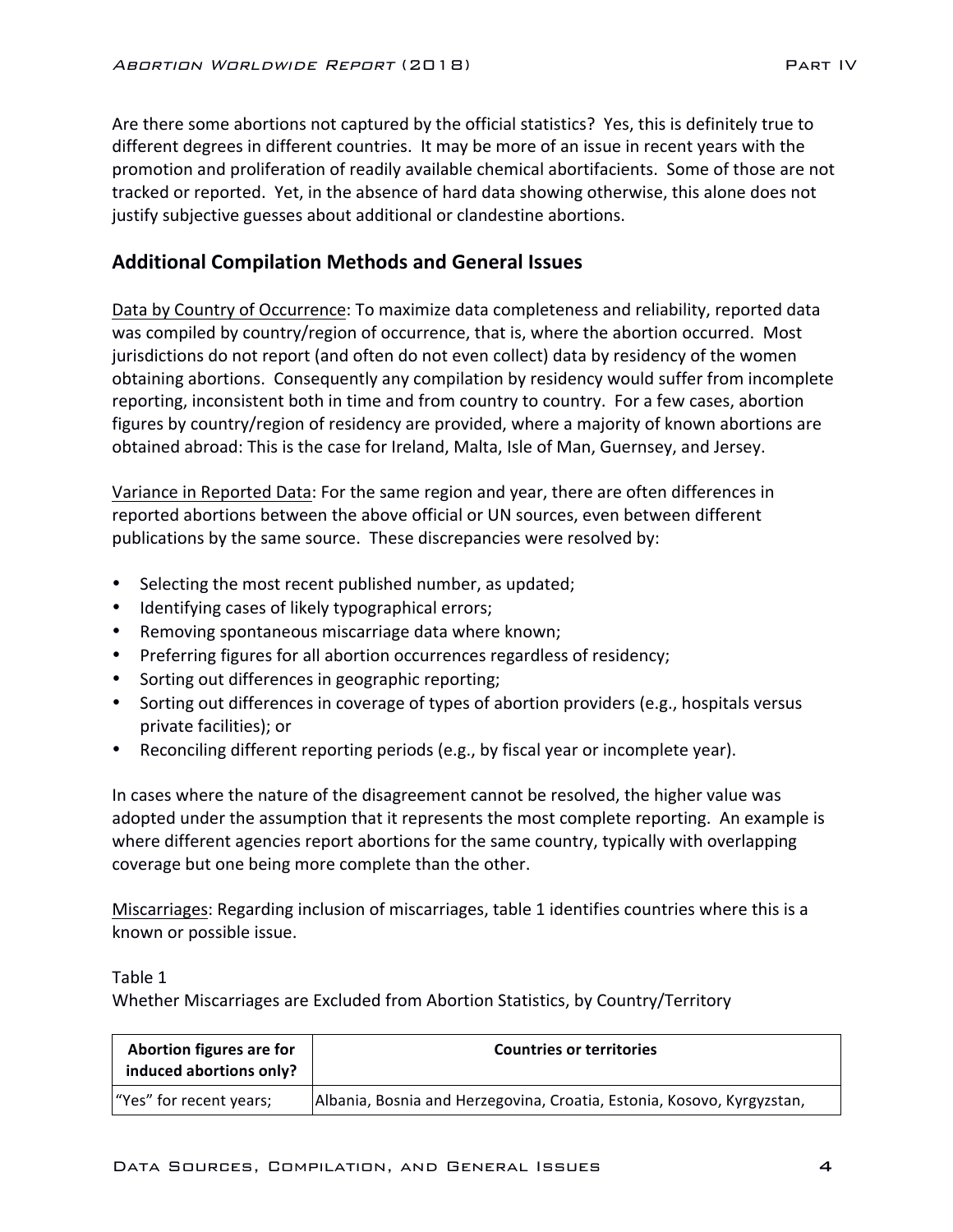| "no" or "uncertain" for<br>earlier years | Latvia, Lithuania, Macedonia, Moldova, Montenegro, Romania, Serbia,<br>Slovenia, Turkmenistan, Ukraine, Uzbekistan |
|------------------------------------------|--------------------------------------------------------------------------------------------------------------------|
| Mostly "yes"                             | Australia, Barbados, Bulgaria, Czech Republic, Czechoslovakia, Hungary,<br>Poland, Slovakia, Turkey, Vietnam       |
| "Uncertain"                              | East Germany, Guyana, Mongolia, Nagorno-Karabakh, Seychelles,<br>Transnistria, Yugoslavia                          |
| "No"                                     | Armenia, Azerbaijan, Bahrain, Belarus, Cuba, Georgia, Kazakhstan,<br>Tajikistan, U.S.S.R.                          |

Restrictive Use of Estimates: Abortion estimates were used restrictively, both for missing data and for incomplete data. It is certainly the case that abortion reporting is significantly incomplete in many countries that permit the practice, and that illegal abortion occurs at significant levels in many other countries. It is also true that many published estimates of abortion suffer from questionable reliability due to underlying assumptions biased by an advocacy position. Estimates were adopted only if they are nationally representative, as in the case of government survey-based estimates in South Korea (e.g., Hong 302–16).<sup>8</sup>

The same principle was applied to the authors' estimates, which address gaps in time or completeness for a given year. By examining historical abortion statistics across countries, regions within countries, and time periods (Johnston, "Abortion Statistics"), it became evident that abortion figures are often similar from year-to-year. Such a trend generally holds despite much greater variations between the subnational regions within a country. This is significant because many survey-based national estimates in the literature involve incomplete sampling within the country, such that the assumption of uniformity across regions leads to flawed estimates. In contrast, the authors' estimates, which effectively assume general uniformity across time in total national abortions, tend to be more accurate, as shown in section 2 of the next brief ("Methodologies") pertaining to missing data intermediate to reported data. Also, these estimates for missing years are based on data that is relatively complete for years of reported figures, whereas survey-based methods are typically extrapolated from very sparse data. 

For years of missing data in country time series, estimation methods developed and tested for accuracy are described separately in the next brief ("Methodologies") of this report. These methods are strictly empirical to eliminate as much as possible the subjective assumptions that could affect the estimates. For several countries—Australia, Austria, Canada, South Africa, South Korea, U.S.S.R. and successor states, United States, and Yugoslavia and successor states—estimates were developed based on incomplete time series for subnational regions (e.g., states, provinces, territories), and/or by examination of trends of induced abortions versus spontaneous miscarriages. For 1,284 country-years of data for which estimates were made, about half (629) are well-constrained and accurate within 20%; and the other half (655) are less well constrained and accurate within a factor of 2. The estimates in these 2 categories are identified as such in the tabulation.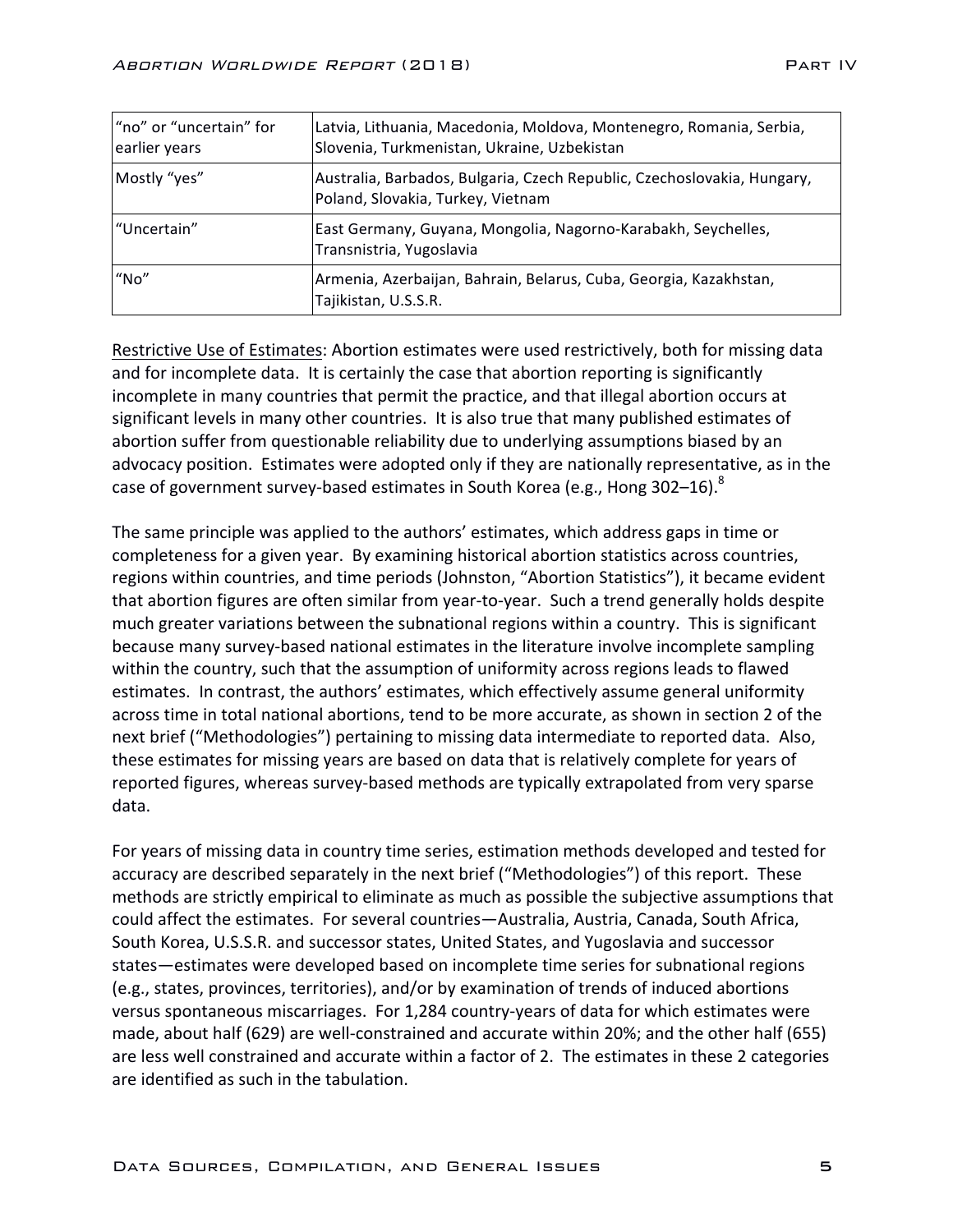Illegal Abortions: Where reported data on illegal abortions exists, those figures are included and called out in the final country tallies. No estimates (e.g., interpolations) were made for illegal abortions; and published estimates of illegal abortions were generally rejected because they are prone to exaggeration. Illegal abortions in the U.S.S.R. are a special case addressed in the U.S.S.R. note below. The fact that illegal abortions occur is not in question, but they are likely to be overestimated and overemphasized by those advocating abortion authorization, and may be underestimated and underemphasized by those seeking to maintain protective policies.

Data Limitations: To be clear, this report's data set is limited by the completeness of available official reporting, which affects some countries more than others. This limitation is common to other such data sets, including as cited above. Countries are identified where the data tabulation is likely to be nearly complete or where it is known incomplete. Given the objective and scope of the report, the resulting data set is sufficient to bear on the moral and demographic consequences of abortion, as well as to provide a tool for examining indirect consequences such as health and social impacts.

### **Special Data Issues**

Australia only reports national-level data for Medicare-funded abortions, and these data may include some procedures other than induced abortions. Two regions report data that include privately-funded abortions.

Bosnia and Herzegovina comprise 2 autonomous regions—the Federation of Bosnia and Herzegovina, and Republic Srpska. Abortion data for the Federation of Bosnia are limited.

Canada ceased uniform collection of national-level data in recent years. The level of reporting subsequently varies among provinces and territories.

The People's Republic of China (China) has 2 often-differing sources for abortion statistics—the State Birth Planning Commission (SBPC), and the Ministry of Health (MOH). These official statistics are reported to be significantly incomplete in recent years.

The Republic of China (Taiwan) Ministry of Health reports abortion figures, which are widely understood to be incomplete, though estimates in the literature claiming abortion totals 5-10 times higher than reported figures appear to be unsupported.

The Republic of Korea (South Korea) has little available reported abortion data, but estimates for many years are available from government or other surveys with large samples. These estimates are considered credible.

In Mexico, abortion policy varies at the state level; available abortion statistics are primarily those reported from the federal district, which has the most permissive abortion policy.

The Netherlands has provided abortions to significant numbers of foreigners for many years.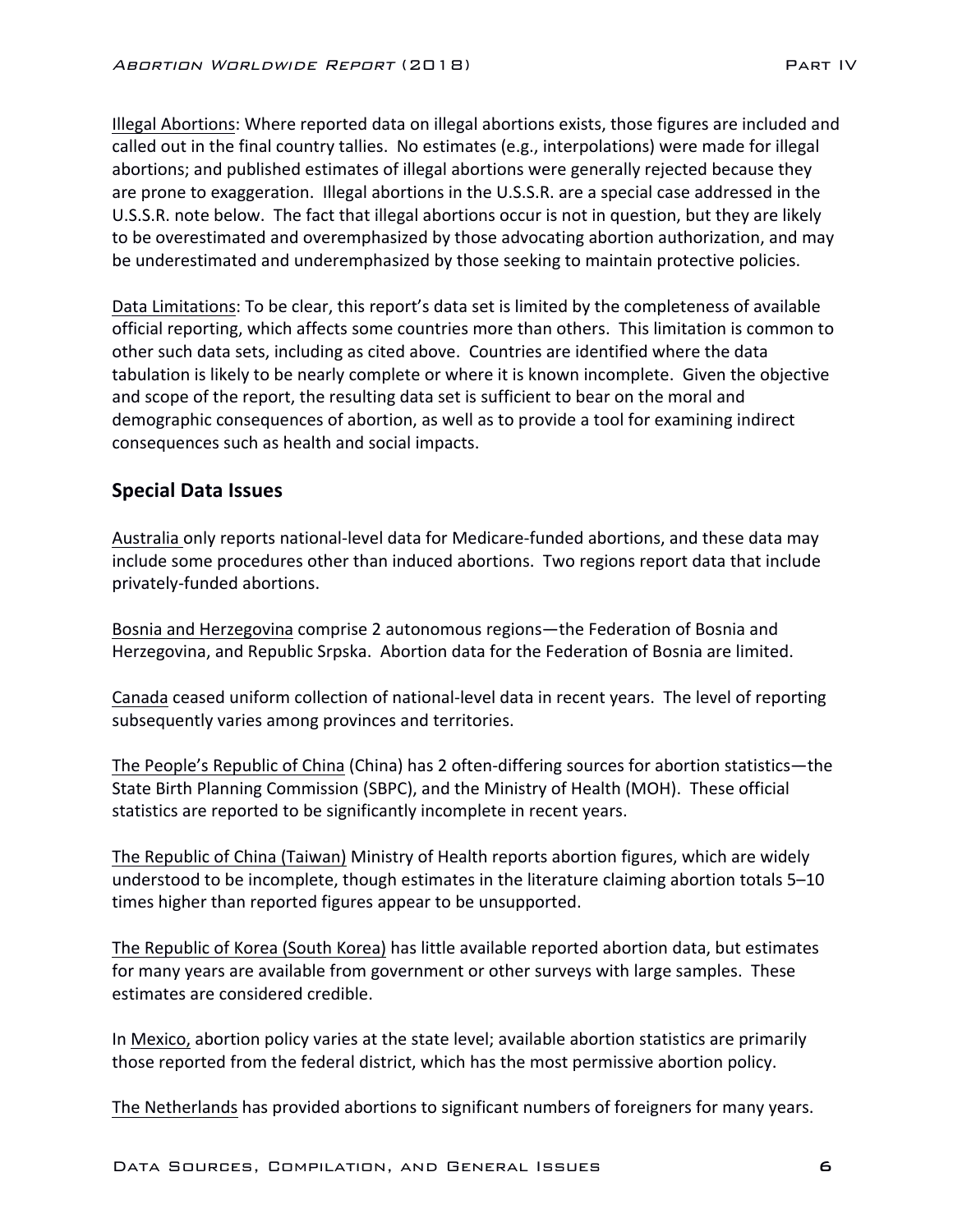For some years of the 1970s, more abortions in the Netherlands were for foreigners than for residents. Data for nonresident abortions is missing for some years; no attempt was made to estimate these as such numbers fluctuate significantly as a result of policy changes in other countries. 

South Africa abortion statistics are reported for different reporting years by 2 different agencies, with completeness varying over time from state-to-state.

Turkey has reported abortion statistics for some years, but these only include hospital abortions and are consequently incomplete. More complete estimates of abortions have been published for a few years and these figures are included, but no attempt was made to estimate underreporting for other years due to significant variations in abortion policies over time.

In the United States, individual states have widely-varying policies regarding abortion data collection. National-level data are collected by the Centers for Disease Control on a voluntary basis from the state agencies and are thus incomplete. The GI periodically publishes estimates based on state agency data and surveys of providers; these are generally considered the most reliable national-level figures.

The former U.S.S.R., Yugoslavia, and Czechoslovakia each dissolved into a number of successor states based on predissolution republics or regions. Pre-1971, and especially pre-1960, data for those republics/regions often have limitations. Consequently for some early years in these cases, only national-level (e.g., U.S.S.R.) abortion figures and estimates are included, with some incomplete republic and regional data.

The U.S.S.R. Ministry of Health (MOH) was principally responsible for compiling abortion statistics, but sometimes other government entities reported figures not included in the MOH figures. U.S.S.R. abortion figures for the 1930s–1940s are often ambiguous as to whether they include illegal abortions; consequently, some derived estimates may effectively include some illegal abortions.

For Vietnam, official abortion figures (where available) are significantly incomplete. For a few years, estimates of total abortions are available which are significantly higher than government figures. These are included, but no attempt is made to estimate underreporting for other years.

A number of communist countries reported large numbers of illegal abortions for certain time periods.

Many countries of Eastern Europe do not consistently separate induced abortions from miscarriages (spontaneous abortions).

Many of the developing countries that do report abortion statistics have incomplete reporting, particularly in regard to clinic abortions. Such underreporting is likely significant in several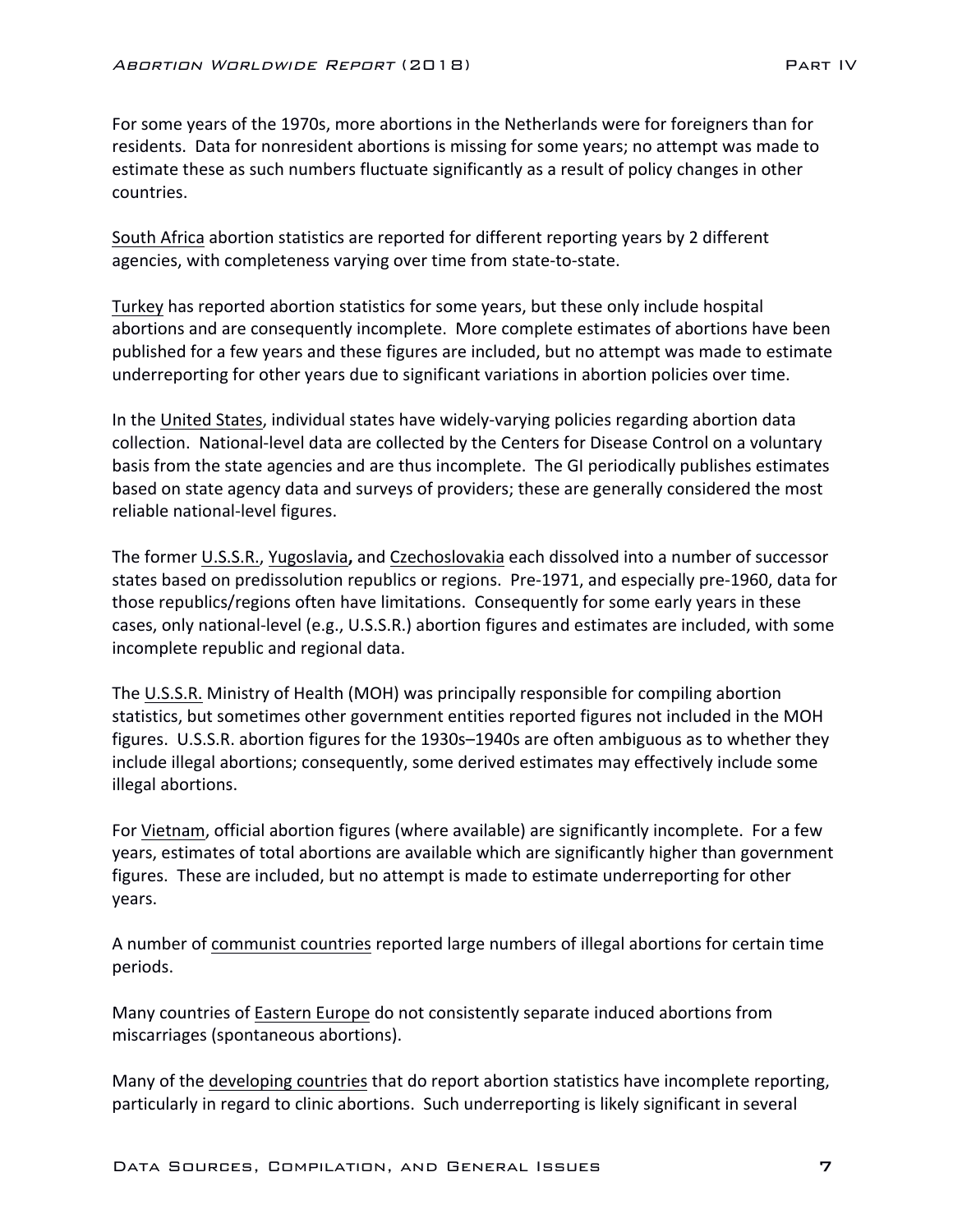Asian countries where sex-selection abortions are discouraged or prohibited.

Since abortion reporting is largely through the respective governing authority, statistical coverage is impacted by de facto status of contested regions. Reported data by such regions is included without necessarily recognizing the status claims of (or on behalf of) such regions. These cases include:

- The Georgian regions of Abkhazia and South Ossetia have not been under control of the central government for some time, including prior to the Russian invasion in 2008. Georgia has not been able to report statistics for these regions for some years.
- The occupation and annexation of Crimea by Russia in 2014 is not generally recognized by the international community. Unless the situation changes, it is likely that Ukraine will not be able to report statistics for Crimea, whereas Russia will likely report such statistics.
- The occupation and annexation of Estonia, Latvia, and Lithuania by the U.S.S.R. in 1940 was never recognized by some countries. Statistics for these regions were reported by the U.S.S.R. until its dissolution.
- The region of Nagarno-Karabakh has proclaimed itself a republic but the international community does not generally recognize this; it is instead generally recognized as part of Azerbaijan. Azerbaijan has been unable to report statistics for this region since the 1990s, whereas local Nagarno-Karabakh authorities do report statistics.
- The Transnistria region of Moldova has proclaimed itself the Pridnestrovian Moldavian Republic, but this is not generally recognized by the international community. Moldova has not been able to report statistics for Transnistria since the 1990s, whereas Transnistria has reported some statistics.